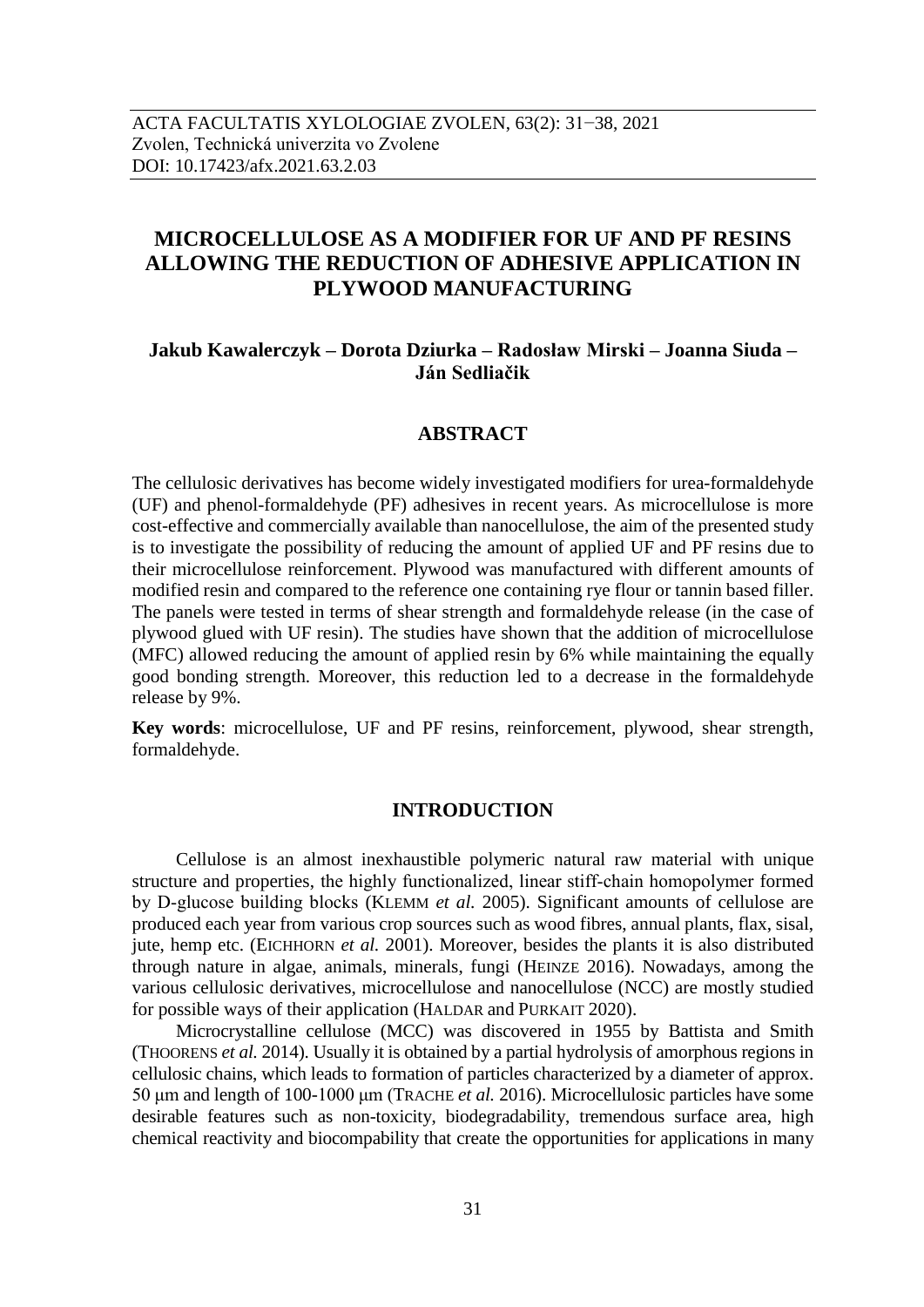industrial areas(AYRILMIS *et al.* 2016, VINEETH *el al.* 2019, PAŽITNÝ *et al.* 2019). The example of promising use for cellulosic derivatives is a wood-based materials industry.

Many studies concerning the introduction of cellulosic particles as a modifier for the adhesives have been already done. The modification significantly influence the properties of resins such as a viscosity and their curing behaviour (TSCHURTSCHENTHALER 2012, VEIGEL *et al.* 2012). Moreover, studies performed by VEIGEL *et al*. (2011) showed that the nanocellulose addition caused a toughening of urea-formaldehyde (UF) adhesive-wood bond. VEIGEL *et al*. (2012) also determined how the modification with NCC affects the properties of particleboards and oriented strand boards (OSB). Studies have shown that their mechanical performance was significantly enhanced. However, the investigations performed by PAWLAK and BORUSZEWSKI (2018) indicate that the addition of MFC to UF resin in 3-layer lightweight particleboards manufacturing had no significant effect on their mechanical properties i.e. modulus of rupture, modulus of elasticity and internal bond.

The example of widely used wood-based material having advantageous properties resulting from its layer structure is plywood (BEKHTA *et al.* 2016, KAWALERCZYK *et al.* 2019a). ZHANG *et al.* (2011) introduced silanized NCC to UF resin in plywood manufacturing process. The modification resulted in the improvement of bonding quality and formaldehyde emission from produced panels. Similar study conducted by KAWALERCZYK *et al.* (2020a) determined the effect of NCC and MFC addition to UF resin. Based on the results it was concluded that application of both modifying derivatives led to the improvement in plywood shear strength. However, the results varied depending on the type of used cellulosic derivative and the NCC was more effective. A similar dependence can be observed in studies concerning phenol-formaldehyde (PF) adhesive. Both MFC and NCC introduction to PF resin resulted in the improvement in plywood properties, however, the particles in the dimensional range of nanotechnology had a more advantageous effect (KAWALERCZYK *et al.* 2019b, KAWALERCZYK *et al.* 2020b).

The improvement in the strength properties of plywood can result in the opportunity to reduce the resin spread rate, which is the least amount of resin necessary to produce a quality material (BEKHTA and MARUTZKY 2008). An interesting concept of the veneer surface modifications and their effect on the reduction in adhesive consumption became recently investigated. Studies have shown that both DBD (dielectric barrier discharge) plasma treatment (CAO *et al.* 2018) and the veneer compression (BEKHTA and MARUTZKY 2008) can lead to reduction in UF resin spread rate. The enhancement in glue line strength due to the adhesives modification can also reduce their consumption in plywood manufacturing. The introduction of fumed nano-SiO<sup>2</sup> to MUPF (melamine-urea-phenol-formaldehyde) allowed decreasing the amount of applied resin by 30% (DUKARSKA and CZARNECKI 2016). Similar studies performed by KAWALERCZYK *et al.* (2020c, 2021) showed that the addition of NCC can reduce the UF and PF resins spread rate by 30% and by 20%, respectively.

This paper is a continuation of the studies on cellulosic particles incorporation to the plywood manufacturing process. The effect of NCC addition differs from the addition of MFC. Moreover, when compared to the NCC, the MFC can be used as more cost-effective and commercially available modifier for the widely used UF and PF resins. Thus, the aim of presented study was to investigate the effect of microcellulose application on the possible reduction of adhesive spread rate in plywood manufacturing process.

## **MATERIALS AND METHODS**

The PF and UF resins were purchased from Silekol (Kędzierzyn-Koźle, Poland) with the following characteristics summarized in Table 1.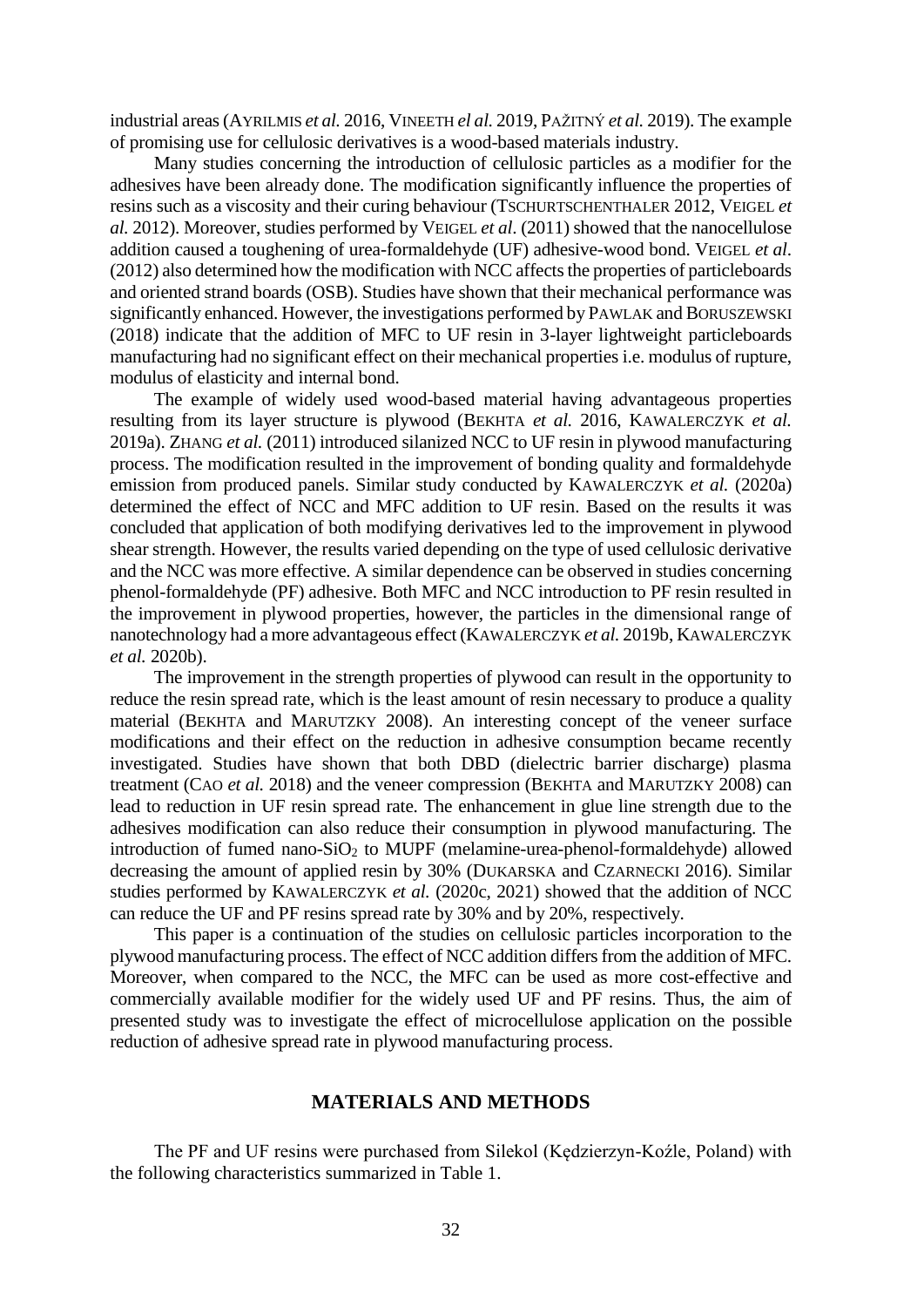| Parameter                            | UF resin | PF resin |
|--------------------------------------|----------|----------|
| Viscosity ( $mPa·s$ )                | 650      | 47       |
| Solid content (%)                    | 69       | 48       |
| Gel time at $100^{\circ}$ C (s)      |          |          |
| Gel time at 130 $\rm{^{\circ}C}$ (s) |          | 190      |
| pH                                   |          |          |

#### **Tab. 1 Properties of applied resins.**

Ammonium nitrate (20 wt%) was included in the UF adhesive composition as a hardener. In order to adjust the viscosity, the rye flour and the tannin based filler (UT-10) containing chalk and mimosa tannins were added to UF and PF resins, respectively. Microfibrillated cellulose commercially named as ARBOCEL (Rettenmaier GmbH, Poland) with an average particle sizes of 6 - 12  $\mu$ m was applied as a modifier. Plywood panels were manufactured using rotary cut birch (*Betula*) veneer sheets with an average density of 560 kg/m<sup>3</sup>, a moisture content of  $6 \pm 1\%$ , an average thickness of 1.5 mm and dimensions of  $320 \times 320$  mm.

In the case of UF resin, the MFC was introduced in a state of 10% aqueous suspension prepared with the use of magnetic stirrer (700 rpm, 10 min). Due to the lower solid content, there was no necessity to apply cellulosic particles in wet state to the PF resin, and therefore they were added directly to this adhesive type. The amounts of MFC included in both compositions were selected based on the results of previously conducted research (KAWALERCZYK *et al.* 2019b, KAWALERCZYK *et al.* 2020a). Tables 2 and 3 present the compositions of prepared adhesive mixtures. The experimental and reference variants differed in the amount of water contained in the formulations due to the fact that the control variants were prepared according to industrial regulations.

|               | Quantity $(g/100 g \text{ of solid resin})$ |           |       |                                      |
|---------------|---------------------------------------------|-----------|-------|--------------------------------------|
| Variant label | MFC suspension                              | Rve flour | Water | Total solution<br>weight of hardener |
| Reference     |                                             |           |       |                                      |
| Experimental  |                                             |           |       |                                      |

#### **Tab. 2 Composition of UF resin mixture.**

**Tab. 3 Composition of PF resin mixture.**

| Variant label | Quantity $(g/100 g \text{ of solid resin})$ |         |  |
|---------------|---------------------------------------------|---------|--|
|               | MFC powder                                  | $IT-10$ |  |
| Reference     |                                             |         |  |
| Experimental  |                                             |         |  |

After the addition of fillers the adhesives were mixed at 1000 rpm for 2 min with the use of CAT-500 homogenizer to attain proper level of homogenization. The reference mixtures were spread on the veneer in the amount of 170  $g/m<sup>2</sup>$  and these variants were labelled as 170REF. The experimental adhesives containing MFC were applied on the surface of the veneers in the amount of 170, 160, 150, 140, 130  $g/m^2$  (the calculations were made in relation to the total adhesive mixture mass). The veneer sets for 3-layered plywood were hot pressed with the unit pressure of 1.4 MPa, temperature of 120 °C in case of UF resin and 140 °C in case of PF resin for 4 minutes.

The manufactured plywood panels were tested in terms of bonding quality according to EN 314-1 (2004). In case of UF resin the shear strength was determined in dry state and after soaking in water for 24 h. Plywood glued with PF resin were tested after soaking in water for 24 hours and after a pre-treatment consisting of boiling in water for 4 h followed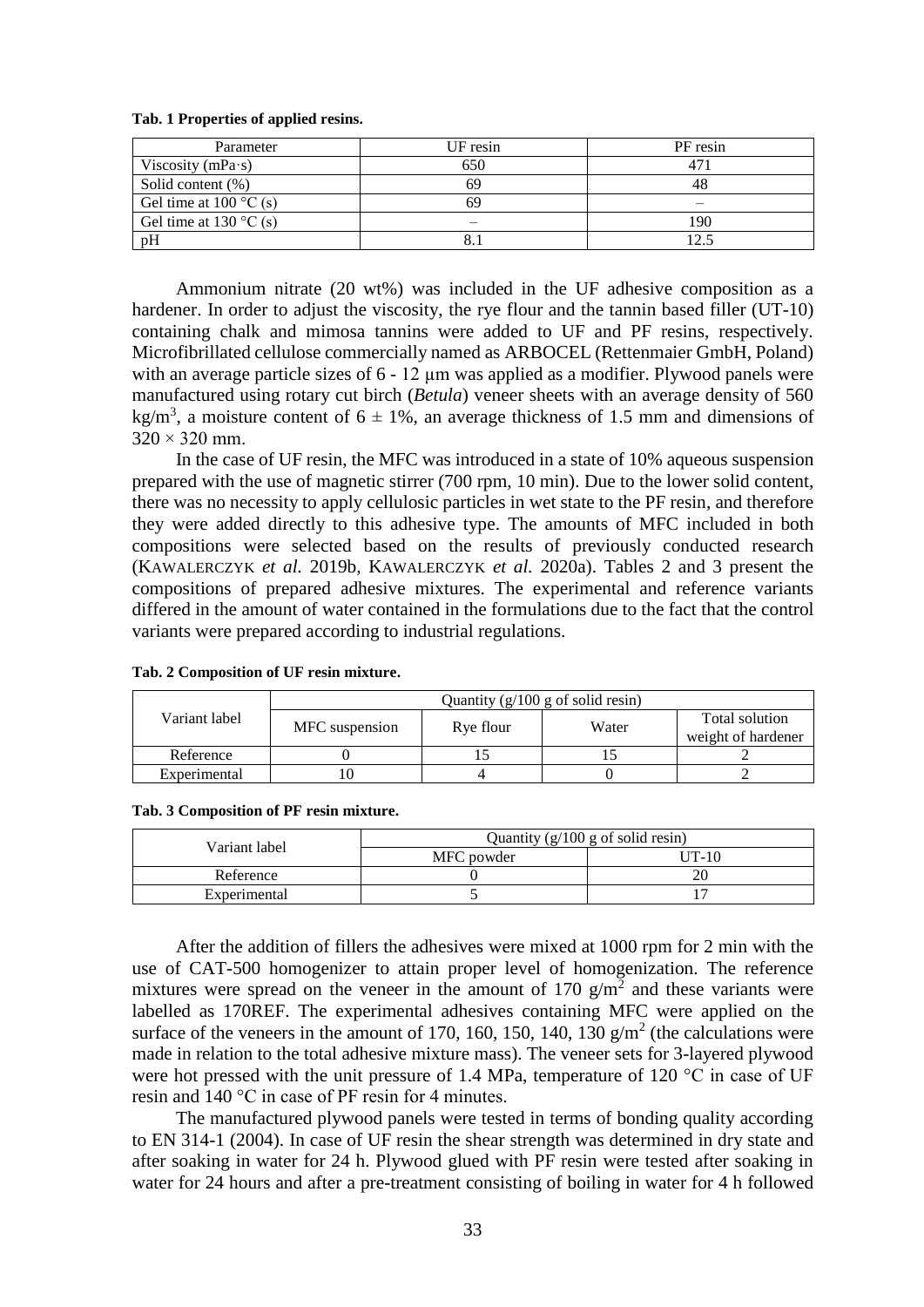by drying in laboratory oven for 16 h at 60 °C, another boiling in water for 4 h and cooling in water for 1 h at 20 °C. The assessments involved 11 samples of each variant. In addition to bonding quality, the formaldehyde emission of plywood bonded with UF resin was investigated with a flask method according to EN 717-3 (1996).

The results were analysed with the use of multivariate statistical analysis ANOVA. Tukey test was carried out in order to distinguish the homogeneous groups on a significance level of  $\alpha$  = 0.05 using Statistica 13.0 software.

### **RESULTS AND DISCUSSION**

The results of shear strength test of plywood bonded with UF resin are presented in Fig. 1. The samples soaked in water were characterized by lower strength values due to the hydrolysis of the UF resin in the presence of water. As expected based on the previous results the addition of MFC resulted in the increase of bonding quality in comparison with the flourfilled adhesive applied in the same amount. The bonding quality was improved by 14% and by 8% in case of panels tested in dry conditions and after soaking in water, respectively. As the amount of applied adhesive decreased, the shear strength also decreased. The results of statistical analysis showed that the addition of MFC allowed to reduce the resin spread rate by 10  $g/m^2$  while maintaining as good bonding strength as the reference plywood. Further decrease in the amount of applied resin to 130  $g/m^2$  resulted in a deterioration of bonding quality by up to 24% in dry state and by 27% after soaking.



**Fig. 1 Shear strength of plywood glued with UF resin (a, b, c, d letters mark homogenous groups in the HSD Tukey test; F[x,y] = z,p where, F is Roland Fisher's test method, x is number of degrees of freedom, y is number of tests, z is value of F test, p is probability level).**

Fig. 2 presents the results of bonding quality investigated in plywood glued with PF resin. Similarly as in panels with UF resin the introduction of MFC led to the improvement in bonding strength. The shear strength was improved by 10% and 6% in the case of plywood tested after soaking and after boiling, respectively. The reinforcing effect of MFC allowed the reduction in adhesive application by 10  $\frac{g}{m^2}$  and manufacturing plywood with equally good bonding quality as the reference one. BEKHTA and MARUTZKY (2006) explained that the further reduction in shear strength might result from the insufficient glue quantity to cover the veneer surface and maintain the required glue line thickness.

The improvement in bonding quality can be associated with the chemical bonding between the hydroxyl groups of cellulosic derivatives and the functional groups of resin, which consequently allow obtaining a highly cross-linked structure. Moreover, studies have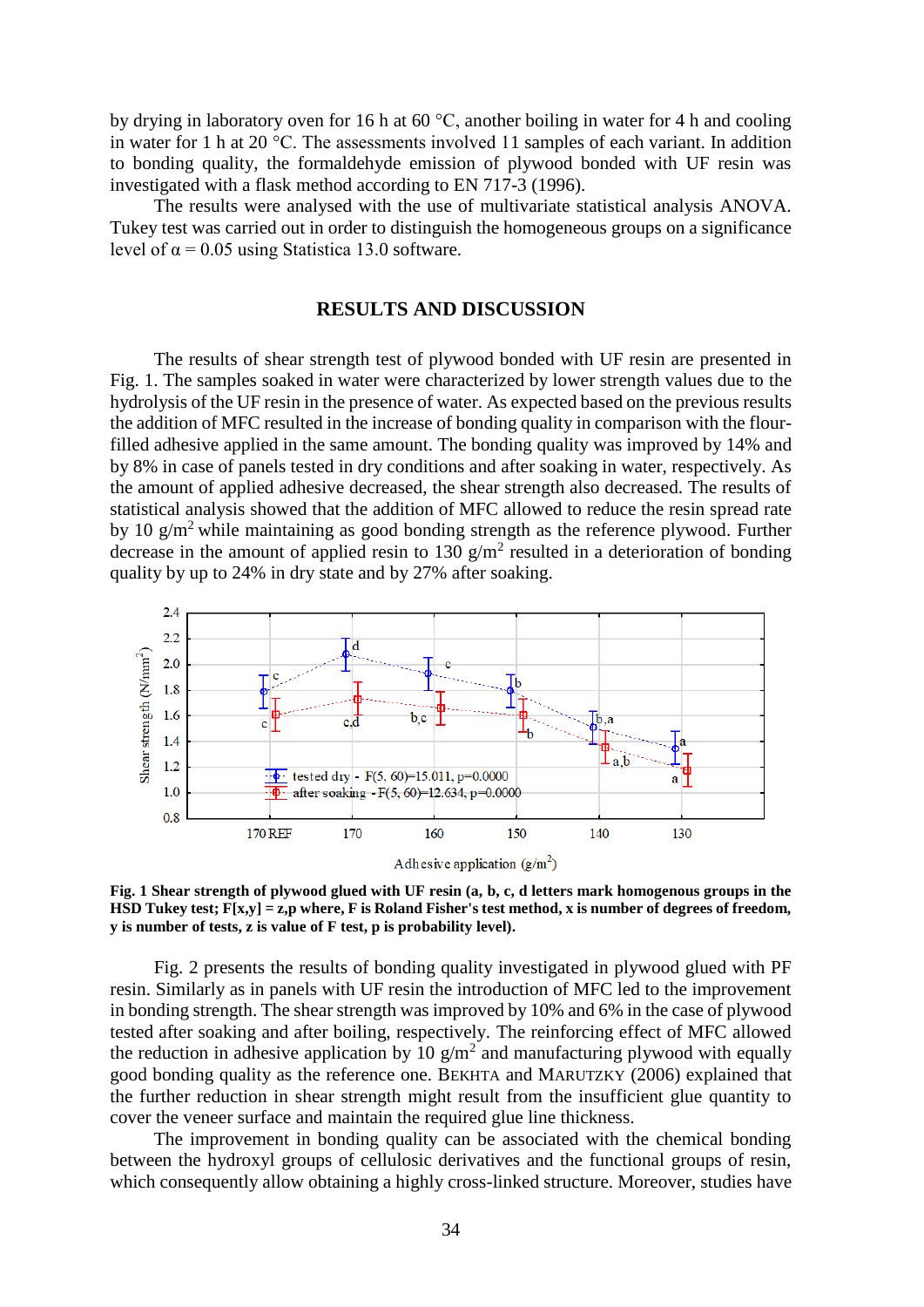shown that the introduction of cellulosic particles can improve resin morphology. The structure of cellulose-reinforced adhesive was more solid, less porous and had significantly less microcracks (KAWALERCZYK *et al.* 2021). Since water participates in the crosslinking reactions during the resin condensation, the lowered amount of water in experimental variant could also have an influence on the results in case of the UF resin-bonded plywood. The addition of MFC instead of NCC resulted in less efficient reduction of adhesive spread rate. The reason could be an increased chemical reactivity of particles within the dimensional range of nanotechnology. Furthermore, the nanoparticles are characterized by a tremendous surface area which favours a chemical bonding process.



**Fig. 2 Shear strength of plywood glued with PF resin (a, b, c, d letters mark homogenous groups in the HSD Tukey test; F[x,y] = z,p where, F is Roland Fisher's test method, x is number of degrees of freedom, y is number of tests, z is value of F test, p is probability level).**

The application of MFC allowed reducing the amount of resin by 6% in the case of both UF and PF resin which is less effective also when compared with the addition of nano- $SiO<sub>2</sub>$  (DUKARSKA and CZARNECKI 2016). The adhesives reinforcement with MFC seems to be also slightly less effective than the veneer surface modification with compression or DBD plasma (BEKHTA and MARUTZKY 2006, CAO *et al*. 2018). However, the reduction of adhesive consumption resulted in a decrease of formaldehyde release (Fig. 3).



**Fig. 3 Formaldehyde emission from plywood glued with UF resin (a, b, c, d, e letters mark homogenous groups in the HSD Tukey test; F[x,y] = z,p where, F is Roland Fisher's test method, x is number of degrees of freedom, y is number of tests, z is value of F test, p is probability level).**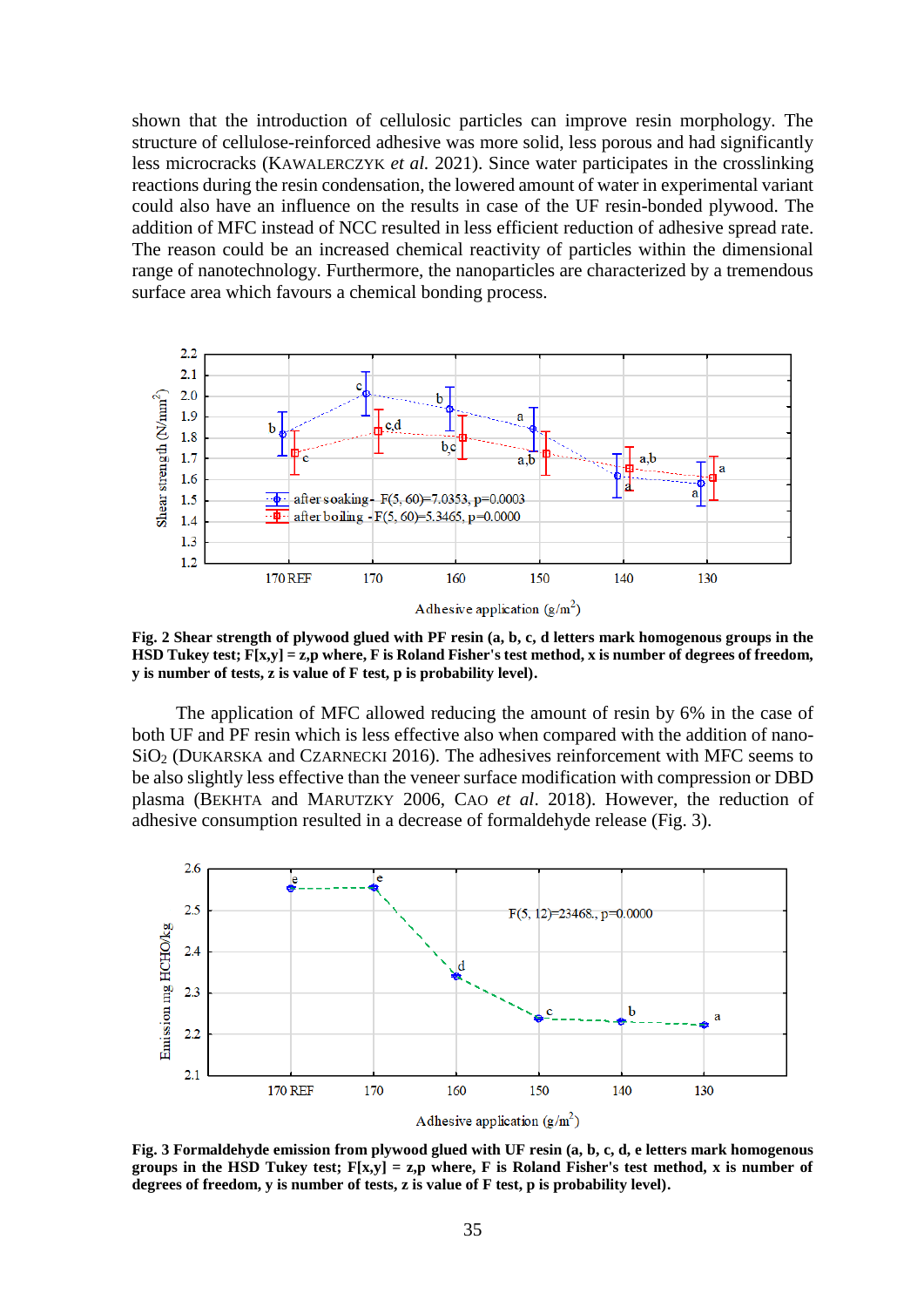On the basis of the formaldehyde release results it can be concluded that the introduction of MFC itself has not caused a decrease in the amount of emitted formaldehyde which is similar to the effect observed by AYRILMIS *et al.* (2016) and KAWALERCZYK *et al.* (2020a). Studies performed by ZHANG *et al.* (2011) suggest that modification of cellulosic particles with 3-aminopropyltriethoxysilane (APTES) can contribute to the more effective scavenging abilities. The reduction of adhesive application by 6% (10  $\frac{g}{m^2}$ ) led to a decrease in formaldehyde release by 9%. As the resin spread rate decreased, the amount of emitted formaldehyde also decreased. The further reduction in the amount of applied resin to 130  $g/m^2$  resulted in lowering the investigated emissions by 13% which was expected since the adhesives are the main sources of emitting formaldehyde.

## **CONCLUSIONS**

The introduction of MFC to UF and PF resins led to the statistically significant improvement in bonding quality. The MFC addition allowed to reduce the amount of applied resin by 6% while maintaining the equally good strength of the reference, rye flourcontaining variant. The microcellulose-reinforcement itself did not cause the reduction in formaldehyde release. However, the reduction in adhesive application by 6% resulted in a decrease in HCHO emission by 9%. Further reduction in resin spread rate led to a significant deterioration in glue line strength.

### **REFERENCES**

AYRILMIS, N., LEE, Y.K., KWON, J.H., HAN, T.H., KIM, H.J. 2016. Formaldehyde emission and VOCs from LVLs produced with three grades of urea-formaldehyde resin modified with nanocellulose. In Building and Environment, 97: 82–87. DOI: 10.1016/j.buildenv.2015.12.009

BEKHTA, P., BRYN, O., SEDLIAČIK, J., NOVÁK, I. 2016. Effect of different fire retardants on birch plywood properties. In Acta Facultatis Xylologiae Zvolen, 58(1): 59–66. DOI: 10.17423/afx.2016.58.1.07

BEKHTA, P., MARUTZKY, R. 2008. Reduction of glue consumption in the plywood production by using previously compressed veneer. In European Journal of Wood and Wood Products. 65: 87–88. DOI: 10.1007/s00107-006-0142-8

CAO, Y., ZHOU, X., CHEN, M., CHEN, W., YU, P., THIPHUONG, N. 2018. Enhancing resin efficiency in plywood production via DBD plasma treatment and atomized air spray of UF resin. In Holzforschung, 72(12): 1057–1062. DOI: 10.1515/hf-2018-0015

DUKARSKA, D., CZARNECKI, R. 2016. Fumed silica as a filler for MUPF resin in the process of manufacturing water-resistant plywood. In European Journal of Wood and Wood Products, 74: 5–14. DOI: 10.1007/s00107-015-0955-4

EICHHORN, S.J., BAILLIE, C.A., ZAFEIROPOULOS, N., MWAIKAMBO, L.Y., ANSELL, M.P., DUFRESNE, A., ENTWISTLE, K.M., HERRERA-FRANCO, P.J., ESCAMILLA, G.C., GROOM, L., HUGHES, M., HILL, C., RIALS, T.G., WILD, P.M. 2001. Review: Current international research into cellulosic fibres and composites. In Journal of Materials Science, 36: 2107-2131. DOI: 10.1023/A:1017512029696

HALDAR, D., PURKAIT, M.K. 2020. Micro and nanocrystalline cellulose derivatives of lignocellulosic biomass: A review on synthesis, applications and advancements. In Carbohydrate Polymers, 250, 116937. DOI: 10.1016/j.carbpol.2020.116937

HEINZE, T. 2016. Cellulose: Structure and Properties. In Cellulose Chemistry and Properties: Fibers, Nanocelluloses and Advanced Materials. Springer, Heidelberg, New York. p. 1–52. ISBN 978-3-319-26015-0.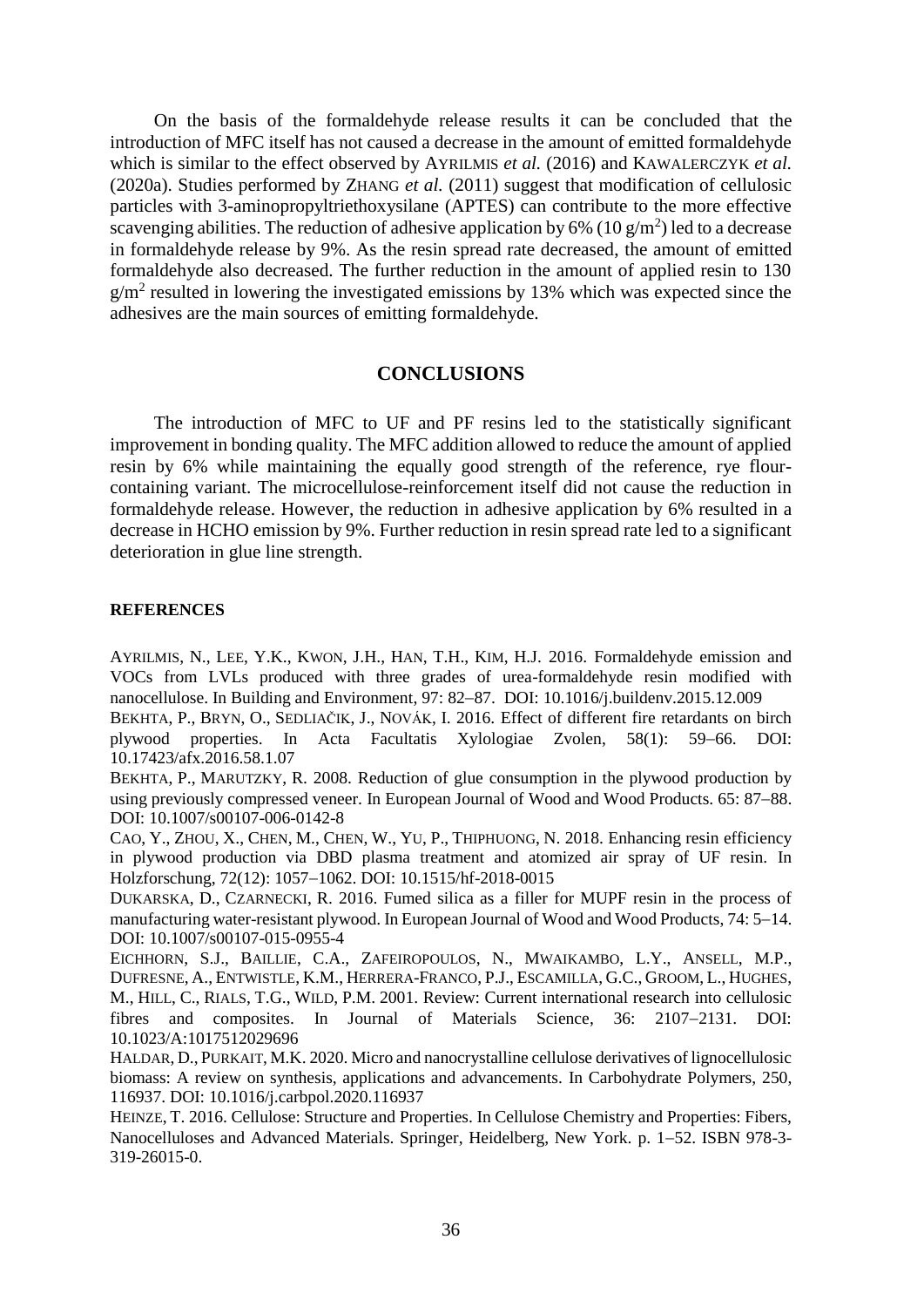KAWALERCZYK, J., DZIURKA, D., MIRSKI, R., GRZEŚKOWIAK, W. 2019a. The effect of veneer impregnation with a mixture of potassium carbonate and urea on the properties of manufactured plywood. In Drewno, 62(203): 107-115. DOI: 10.12841/wood.1644-3985.281.12

KAWALERCZYK, J., DZIURKA, D., TROCIŃSKI, A. 2019b. Wpływ modyfikacji żywicy fenolowoformaldehydowej z wykorzystaniem mikrocelulozy na właściwości wytworzonej sklejki. In VI Ogólnopolska Konferencja Młodych Naukowców Przyroda-Las-Technologia, Poznań, Poland.

KAWALERCZYK,J., DZIURKA, D., MIRSKI, R., SZENTNER, K. 2020a. Properties of plywood produced with urea-formaldehyde adhesive modified with nanocellulose and microcellulose. In Drvna Industrija, 71(1): 61–67. DOI: 10.5552/drvind.2020.1919

KAWALERCZYK, J., DZIURKA, D., MIRSKI, R., SIUDA, J., SZENTNER, K. 2020b. The effect of nanocellulose addition to phenol-formaldehyde adhesive in water-resistant plywood manufacturing. In BioResources, 15(3): 5388–5401. DOI: 10.15376/biores.15.3.5388-5401

KAWALERCZYK,J., DZIURKA, D., MIRSKI, R. 2020c. The possible reduction of phenol-formaldehyde resin spread rate by its nanocellulose-reinforcement in plywood manufacturing process. In Annals of WULS - SGGW. Forestry and Wood Technology, 111, 21–26. DOI: 10.5604/01.3001.0014.6420

KAWALERCZYK, J., DZIURKA, D., MIRSKI, R., SIUDA, J. 2021. The reduction of adhesive application in plywood manufacturing by using nanocellulose-reinforced urea-formaldehyde resin. In Journal of Applied Polymer Science, 138(7): 49834. DOI: 10.1002/app.49834

KLEMM, D., HEUBLEIN, B., FINK, H.P., BOHN, A. 2005. Cellulose: fascinating biopolymer and sustainable raw material. In Angewandte Chemie International Edition, 44(22): 3358–3393. DOI: 10.1002/anie.200460587

PAWLAK, D., BORUSZEWSKI, P. 2018. Influence of addition of microfibrillated cellulose (MFC) on selected properties of low-density particleboard. In Annals of WULS - SGGW. Forestry and Wood Technology, 102: 139-148.

PAŽITNÝ, A., RUSS, A., BOHÁČEK, S., STANKOVSKÁ, M., IHNÁT, V., ŠUTÝ, Š. 2019. Various lignocellulosic raw materials pretreatment processes utilizable for increasing holocellulose accessibility for hydrolytic enzymes. Part II. Effect of steam explosion temperature on beech enzymatic hydrolysis. In Wood Research,  $64(3)$ :  $437-447$ .

THOORENS, G., KRIER, F., LECLERCQ, B., CARLIN, B., EVRARD, B. 2014. Microcrystalline cellulose, a direct compression binder in a quality by design environment – A review. In International Journal of Pharmaceutics, 473(12): 6472. DOI: 10.1016/j.ijpharm.2014.06.055

TRACHE, D., HUSSIN, M.H., CHUIN, C.T., SABAR, S., FAZITA, M.R.N., TAIWO, O.F.A., HASSAN, T.M., HAAFIZ, M.K.M. 2016. Microcrystalline cellulose: Isolation characterization and biocomposites application – A review. In International Journal of Biological Macromolecules 93(Part A), 789-804. DOI: 10.1016/j.ijbiomac.2016.09.056

TSCHURTSCHENTHALER, G. 2012. Die synthese eines cellulose-nanofibrillenverstarkten harnstoffformaldehyd-leimes. Master Thesis, BOKU, Vienna, 57 p.

VEIGEL, S., MULLER, U., KECKES, J., OBERSRIEBNIG, M., GINDL-ALTMUTTER, W. 2011. Cellulose nanofibrils as filler for adhesives: Effect on specific fracture energy of solid wood-adhesives bonds. In Cellulose, 18(5): 1227. DOI: 10.1007/s10570-011-9576-1.

VEIGEL, S., RATHKE,J., WEIGL, M., GINDL-ALTMUTTER, W. 2012. Particleboard and oriented strand board prepared with nanocellulose-reinforced adhesive. In Journal of Nanomaterials, 158503. DOI: 10.1155/2012/158403

VINEETH, S.K., GADHAVE, R.V., HADEKAR, P.T. 2019. Nanocellulose applications in wood adhesives – Review. In Open Journal of Polymer Chemistry,  $9(4)$ : 63–75.

DOI: 10.4236/ojpchem.2019.94006

ZHANG, H., ZHANG, J., SONG, S., WU, G., PU, J. 2011. Modified nanocrystalline cellulose from two kinds of modifiers used for improving formaldehyde emission and bonding strength of ureaformaldehyde resin adhesive. In BioResources,  $6(4)$ :  $4430-4438$ .

## **ACKNOWLEDGEMENT**

This research was funded by the National Centre for Research and Development, BIOSTRATEG3/ 344303/14/NCBR/2018.